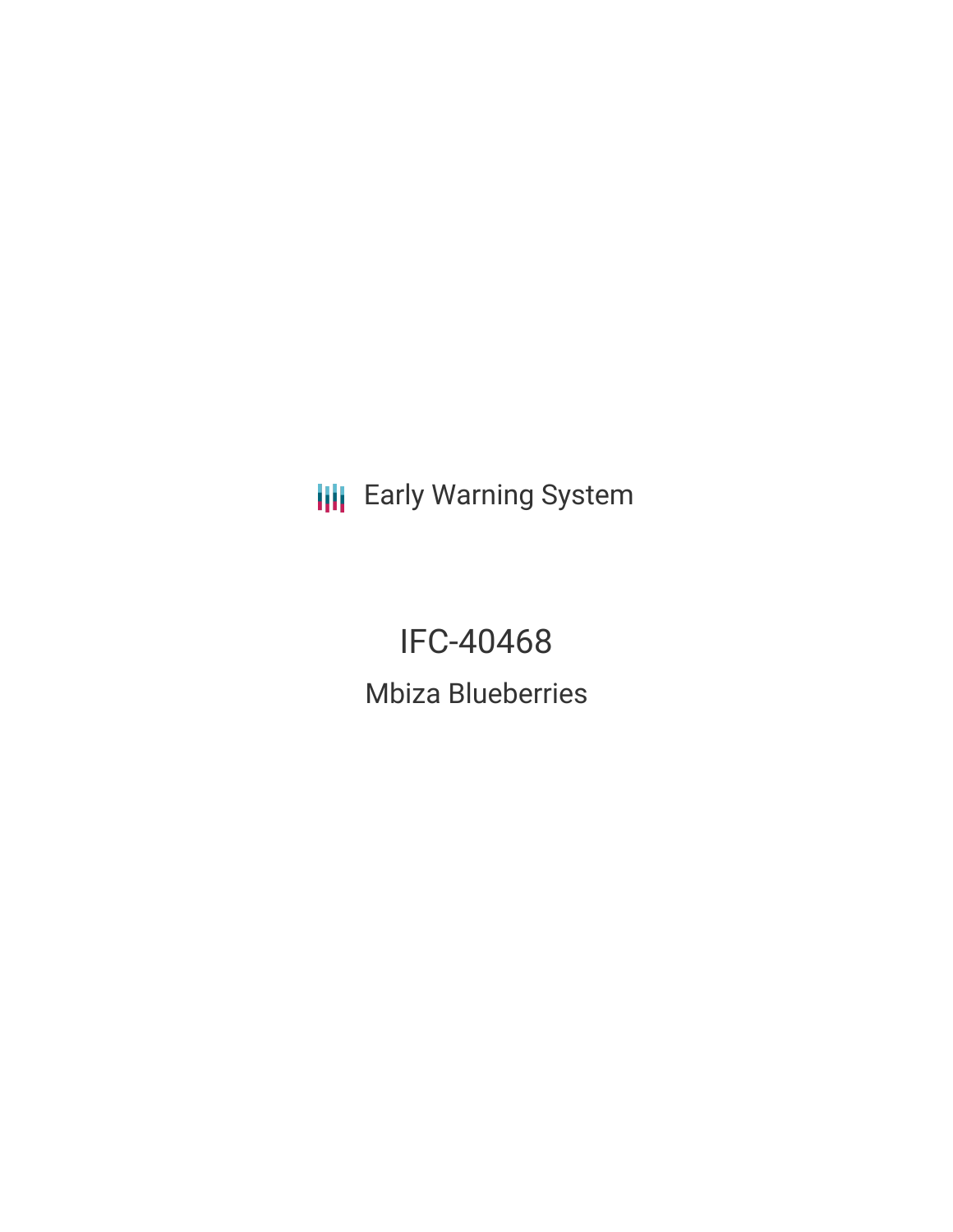## **Quick Facts**

| <b>Countries</b>               | South Africa                                 |
|--------------------------------|----------------------------------------------|
| <b>Specific Location</b>       | Western Cape, Gauteng and Limpopo provinces  |
| <b>Financial Institutions</b>  | International Finance Corporation (IFC)      |
| <b>Status</b>                  | Proposed                                     |
| <b>Bank Risk Rating</b>        | B                                            |
| <b>Voting Date</b>             | 2018-07-06                                   |
| <b>Borrower</b>                | <b>MBIZA TRADING LTD</b>                     |
| <b>Sectors</b>                 | Agriculture and Forestry, Industry and Trade |
| <b>Investment Type(s)</b>      | Loan                                         |
| <b>Investment Amount (USD)</b> | $$35.34$ million                             |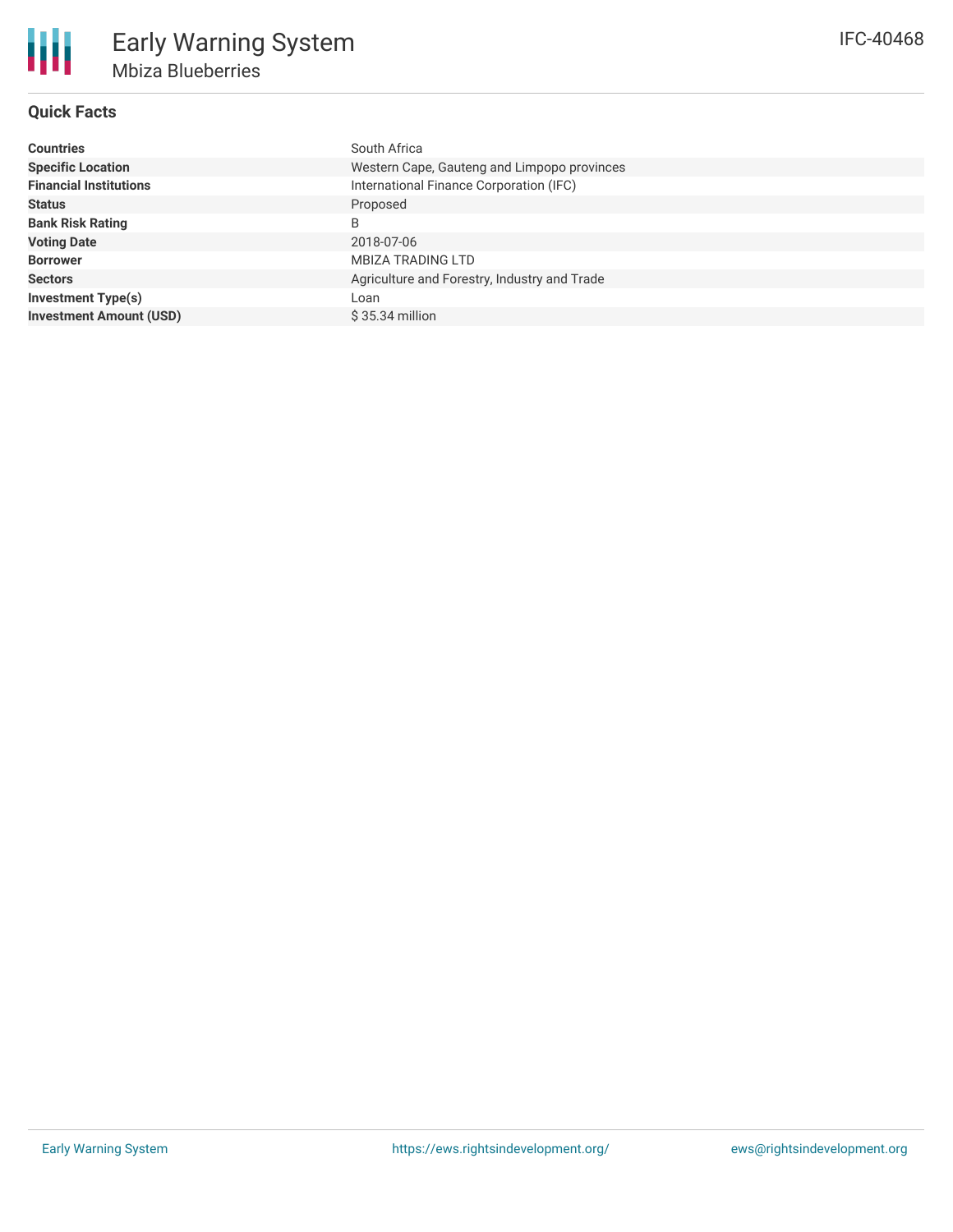

## **Project Description**

The proposed investment consists of an IFC investment package of €30 million (\$36 million equivalent) loan to Mbiza Trading to support its expansion of blueberry farms and related infrastructure in the Republic of South Africa.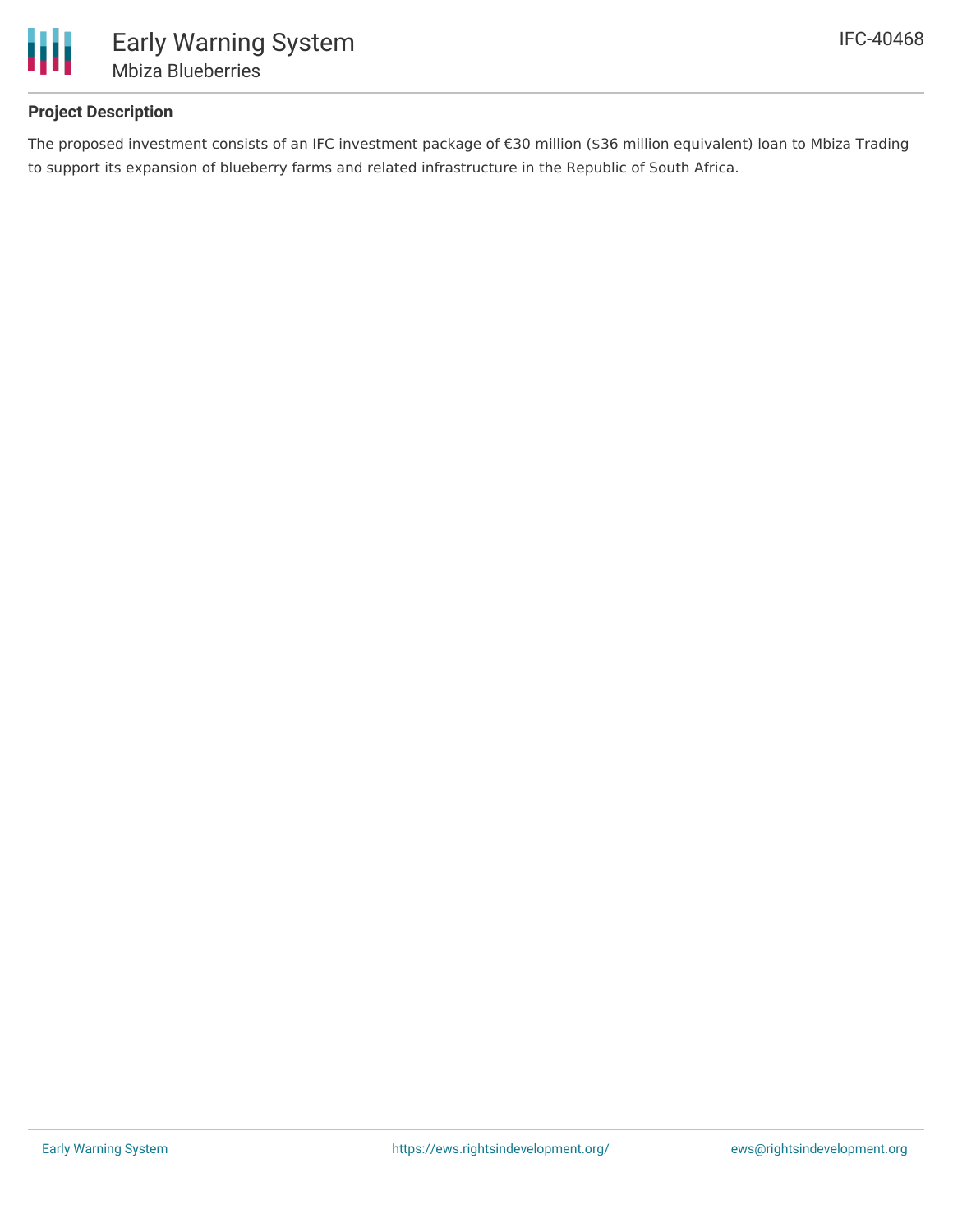### **Investment Description**

• International Finance Corporation (IFC)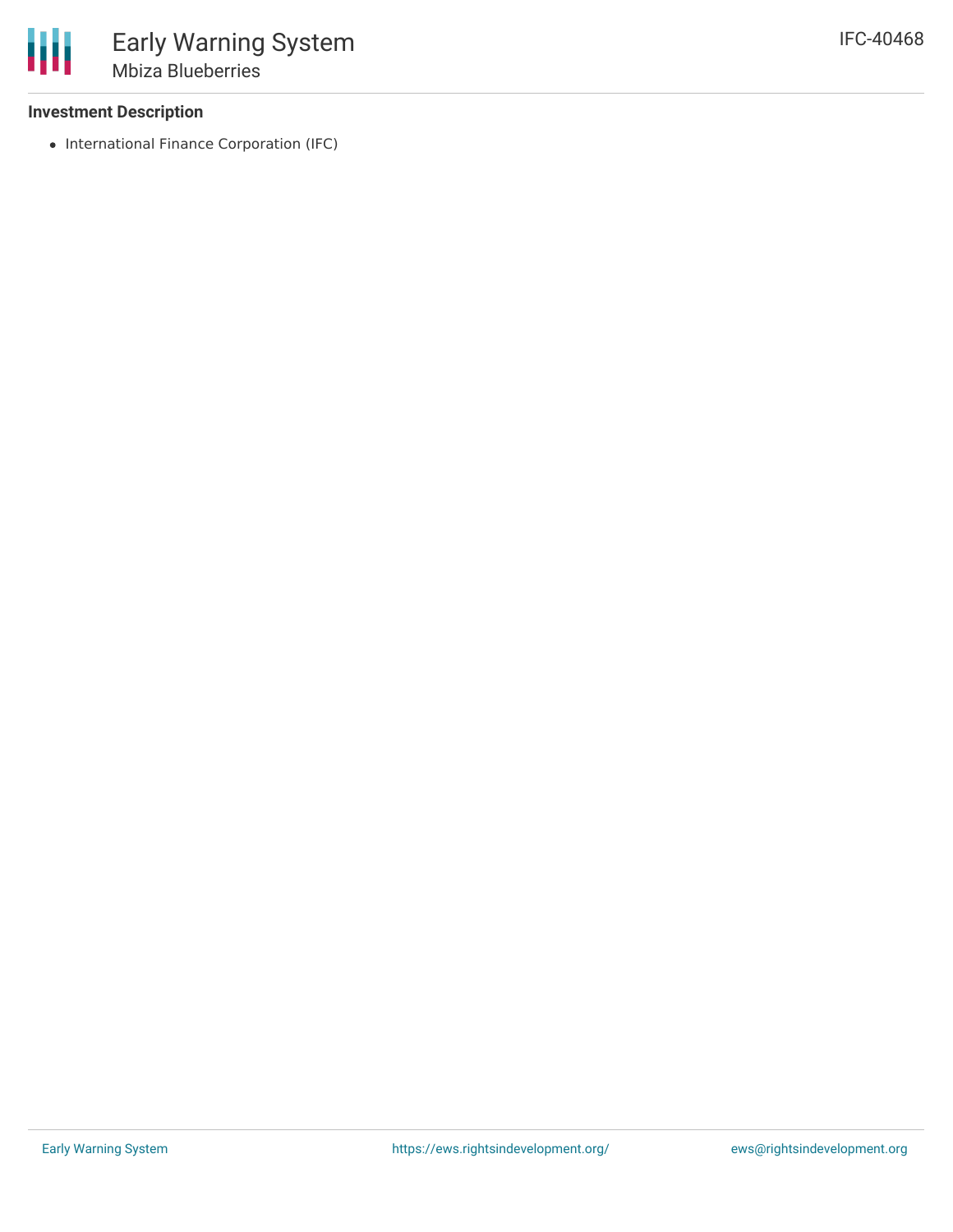

## **Private Actors Description**

Mbiza is a wholly-owned subsidiary of United Exports, an Australian horticulture trading company founded in 2002 by Mr. Roger Horak.

Mbiza is a Mauritian trading and holding company that focuses on the production and marketing of blueberries under its proprietary "OZblu" brand. Established in 2010, Mbiza has quickly expanded to currently manage its own farm (either wholly or partially owned) in South Africa and Zambia while sourcing from out growers.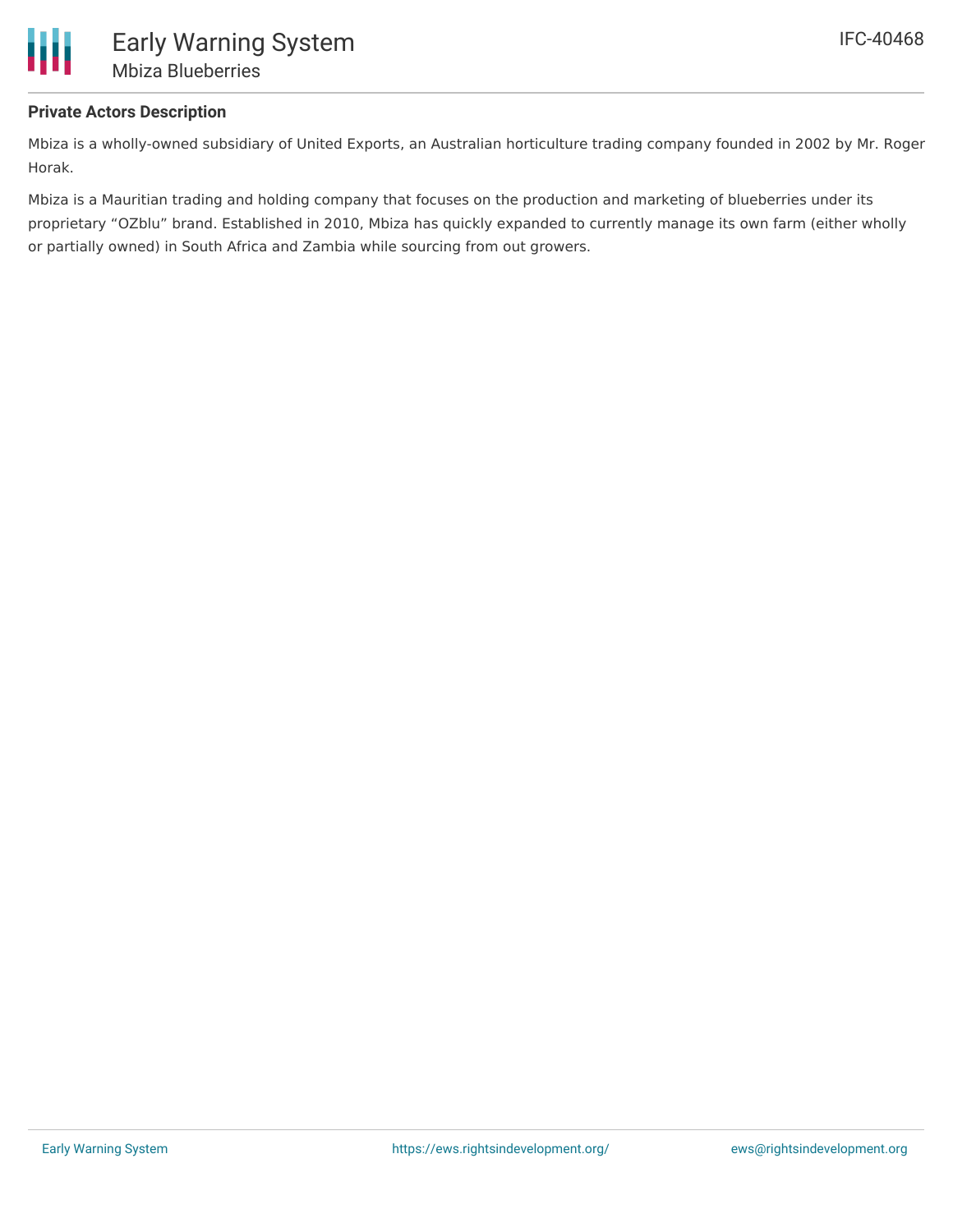

# Early Warning System Mbiza Blueberries

| <b>Private Actor 1</b> | <b>Private Actor</b><br>1 Role | <b>Private Actor</b><br>l Sector | <b>Relation</b>          | <b>Private Actor 2</b> | <b>Private Actor</b><br>2 Role | <b>Private Actor</b><br>2 Sector |  |
|------------------------|--------------------------------|----------------------------------|--------------------------|------------------------|--------------------------------|----------------------------------|--|
|                        | $\overline{\phantom{a}}$       | -                                | $\overline{\phantom{0}}$ | United Exports Pty Ltd | Parent Company                 | $\overline{\phantom{0}}$         |  |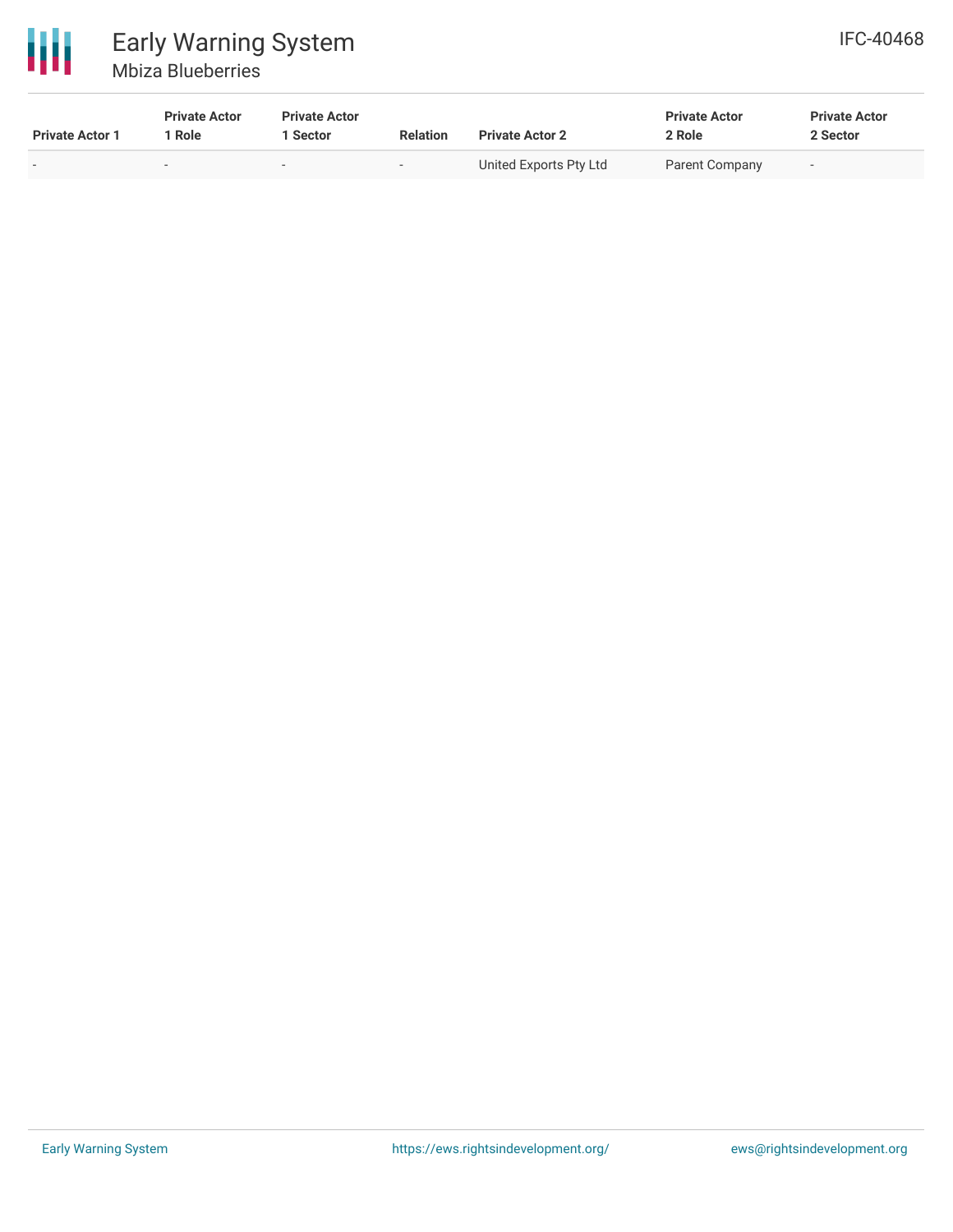

### **Contact Information**

United Exports South Africa Jon Salters CEO +27 (21) 879 2301 [jon@unitedexports.com.au](mailto:jon@unitedexports.com.au) 2nd Floor, James Barry Munnik House, 121 Main Road, Paarl, South Africa 7646 <http://www.united-exports.com>

#### **ACCOUNTABILITY MECHANISM OF IFC**

The Compliance Advisor Ombudsman (CAO) is the independent complaint mechanism and fact-finding body for people who believe they are likely to be, or have been, adversely affected by an IFC or MIGA- financed project. If you submit a complaint to the CAO, they may assist you in resolving a dispute with the company and/or investigate to assess whether the IFC is following its own policies and procedures for preventing harm to people or the environment. If you want to submit a complaint electronically, you can email the CAO at CAO@worldbankgroup.org. You can learn more about the CAO and how to file a complaint at http://www.cao-ombudsman.org/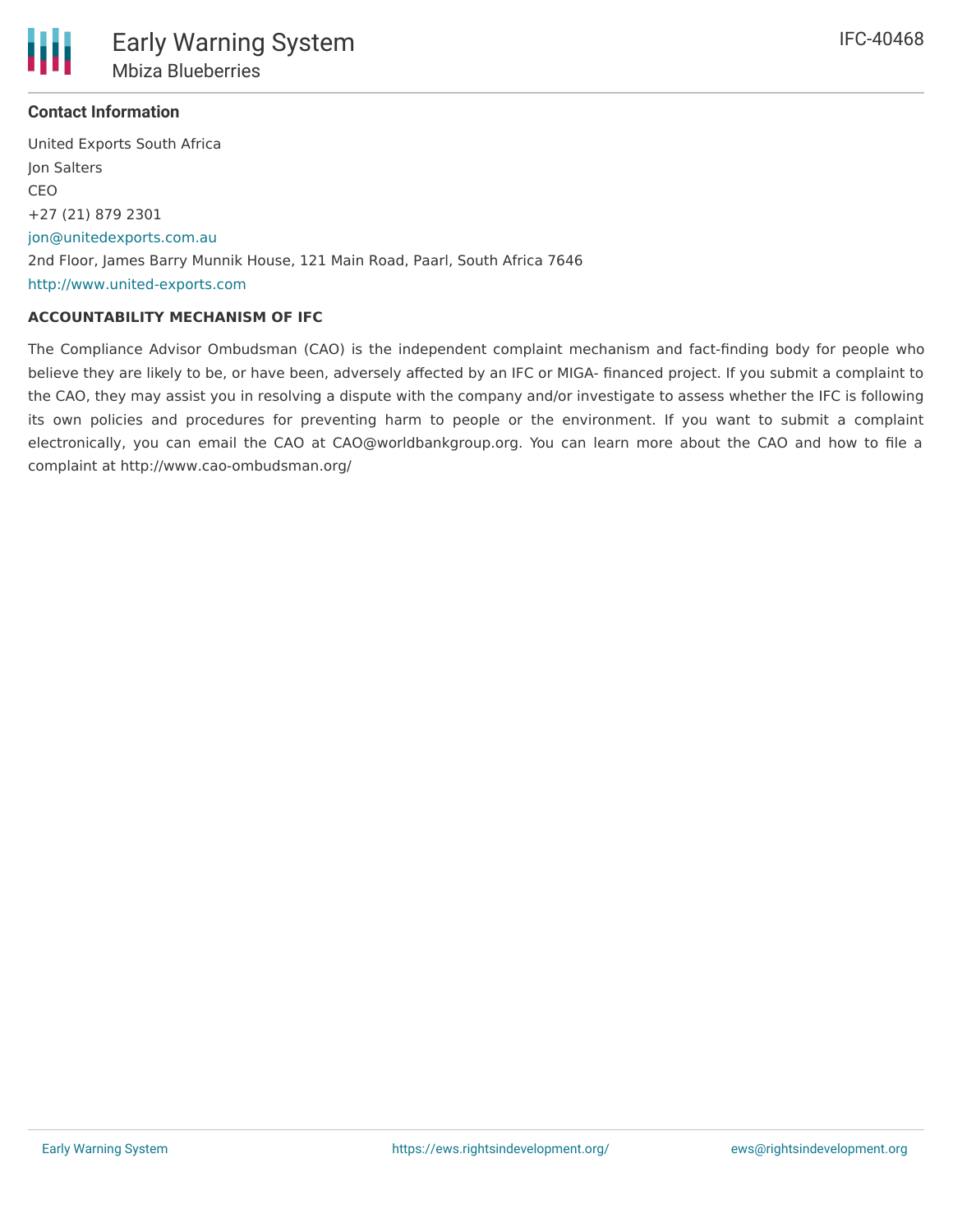

### **Bank Documents**

[Environmental](https://disclosures.ifc.org/#/projectDetail/ESRS/40468) & Social Review Summary